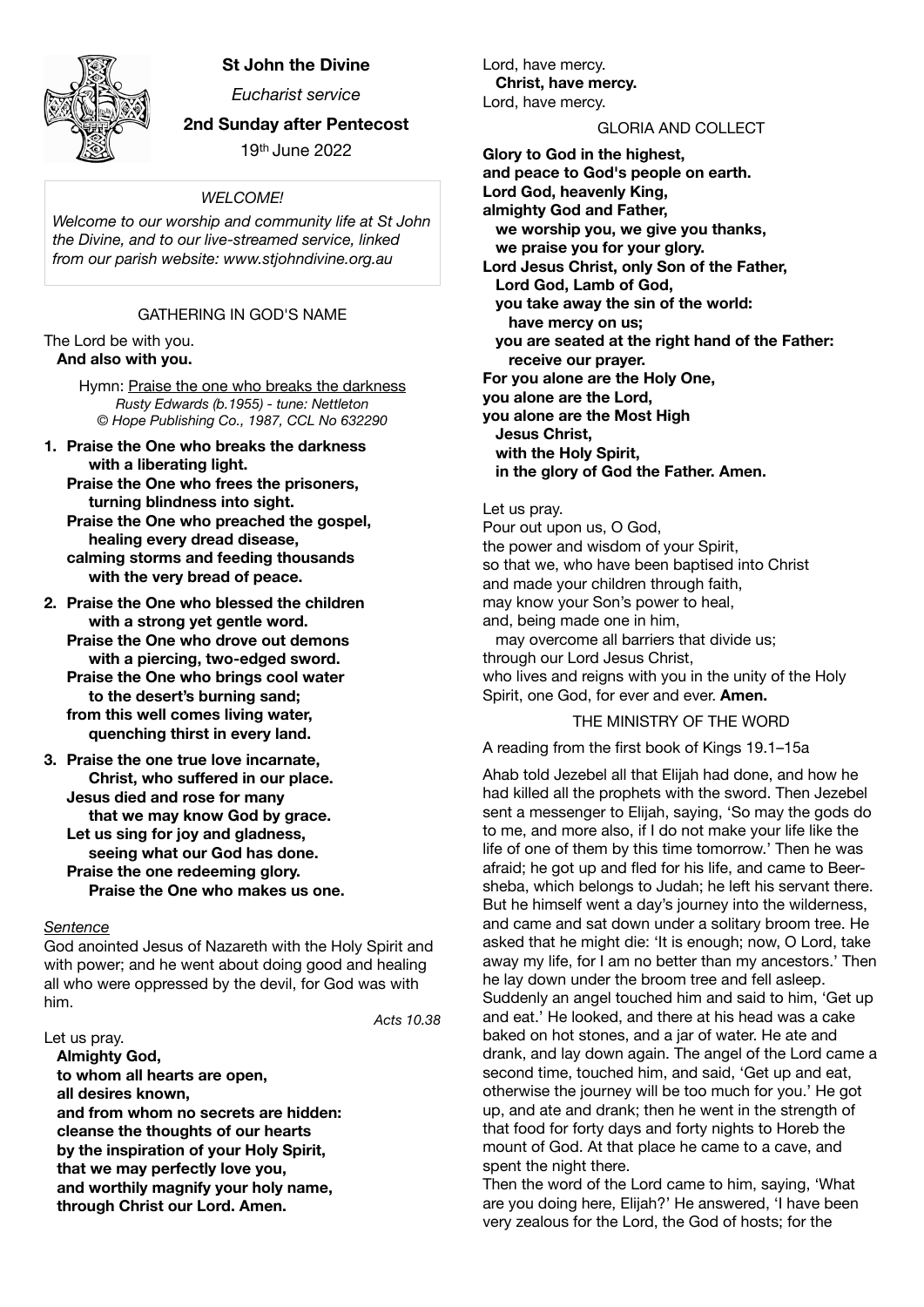Israelites have forsaken your covenant, thrown down your altars, and killed your prophets with the sword. I alone am left, and they are seeking my life, to take it away.'

He said, 'Go out and stand on the mountain before the Lord, for the Lord is about to pass by.' Now there was a great wind, so strong that it was splitting mountains and breaking rocks in pieces before the Lord, but the Lord was not in the wind; and after the wind an earthquake, but the Lord was not in the earthquake; and after the earthquake a fire, but the Lord was not in the fire; and after the fire a sound of sheer silence. When Elijah heard it, he wrapped his face in his mantle and went out and stood at the entrance of the cave. Then there came a voice to him that said, 'What are you doing here, Elijah?' He answered, 'I have been very zealous for the Lord, the God of hosts; for the Israelites have forsaken your covenant, thrown down your altars, and killed your prophets with the sword. I alone am left, and they are seeking my life, to take it away.' Then the Lord said to him, 'Go, return on your way to the wilderness of Damascus<sup>'</sup>

May your word live in us, **and bear much fruit to your glory.** 

### Psalm 42

- *<sup>1</sup>* As a deer longs for the running brooks: so longs my soul for you, O God.
- *<sup>2</sup>* **My soul is thirsty for God, thirsty for the living God: when shall I come and see his face?**
- *<sup>3</sup>* My tears have been my food day and night: while they ask me all day long 'Where now is your God?'
- *<sup>4</sup>* **As I pour out my soul by myself, I remember this: how I went to the house of the Mighty One, into the temple of God,**
- *<sup>5</sup>* To the shouts and songs of thanksgiving: a multitude keeping high festival.
- *<sup>6</sup>* **Why are you so full of heaviness, my soul: and why so unquiet within me?**
- *<sup>7</sup>* O put your trust in God: for I will praise him yet, who is my deliverer and my God.
- *<sup>8</sup>* **My soul is heavy within me: therefore I will remember you from the land of Jordan, from Mizar among the hills of Hermon.**
- *<sup>9</sup>* Deep calls to deep in the roar of your waters: all your waves and breakers have gone over me.
- *<sup>10</sup>* **Surely the Lord will grant his loving mercy in the day-time: and in the night his song will be with me, a prayer to the God of my life.**
- *<sup>11</sup>* I will say to God, my rock, 'Why have you forgotten me: why must I go like a mourner because the enemy oppresses me?'
- *<sup>12</sup>* **Like a sword through my bones, my enemies have mocked me: while they ask me all day long 'Where now is your God?'**
- *<sup>13</sup>* Why are you so full of heaviness, my soul: and why so unquiet within me?
- *<sup>14</sup>* **O put your trust in God: for I will praise him yet, who is my deliverer and my God.**

A reading from Paul's letter to the church in Galatia 3.10– 14, 23–29

For all who rely on the works of the law are under a curse; for it is written, 'Cursed is everyone who does not observe and obey all the things written in the book of the law.' Now it is evident that no one is justified before God by the law; for 'The one who is righteous will live by faith.' But the law does not rest on faith; on the contrary, 'Whoever does the works of the law will live by them.' Christ redeemed us from the curse of the law by becoming a curse for us—for it is written, 'Cursed is everyone who hangs on a tree'— in order that in Christ Jesus the blessing of Abraham might come to the Gentiles, so that we might receive the promise of the Spirit through faith.

Now before faith came, we were imprisoned and guarded under the law until faith would be revealed. Therefore the law was our disciplinarian until Christ came, so that we might be justified by faith. But now that faith has come, we are no longer subject to a disciplinarian, for in Christ Jesus you are all children of God through faith. As many of you as were baptized into Christ have clothed yourselves with Christ. There is no longer Jew or Greek, there is no longer slave or free, there is no longer male and female; for all of you are one in Christ Jesus. And if you belong to Christ, then you are Abraham's offspring, heirs according to the promise.

May your word live in us, **and bear much fruit to your glory.** 

> Hymn: Be still, for the presence of the Lord *David J Evans (b.1957) - tune: Be Still © Thankyou Music, 1986, CCL No 632290*

**1. Be still, for the presence of the Lord, the Holy One, is here. Come, bow before him now,** 

**with reverence and fear.**

- **In him no sin is found, we stand on holy ground. Be still, for the presence of the Lord,** 
	- **the Holy One, is here.**
- **2. Be still, for the glory of the Lord is shining all around; he burns with holy fire, with splendour he is crowned.**
	- **How awesome is the sight, our radiant King of light!**
	- **Be still, for the glory of the Lord is shining all around.**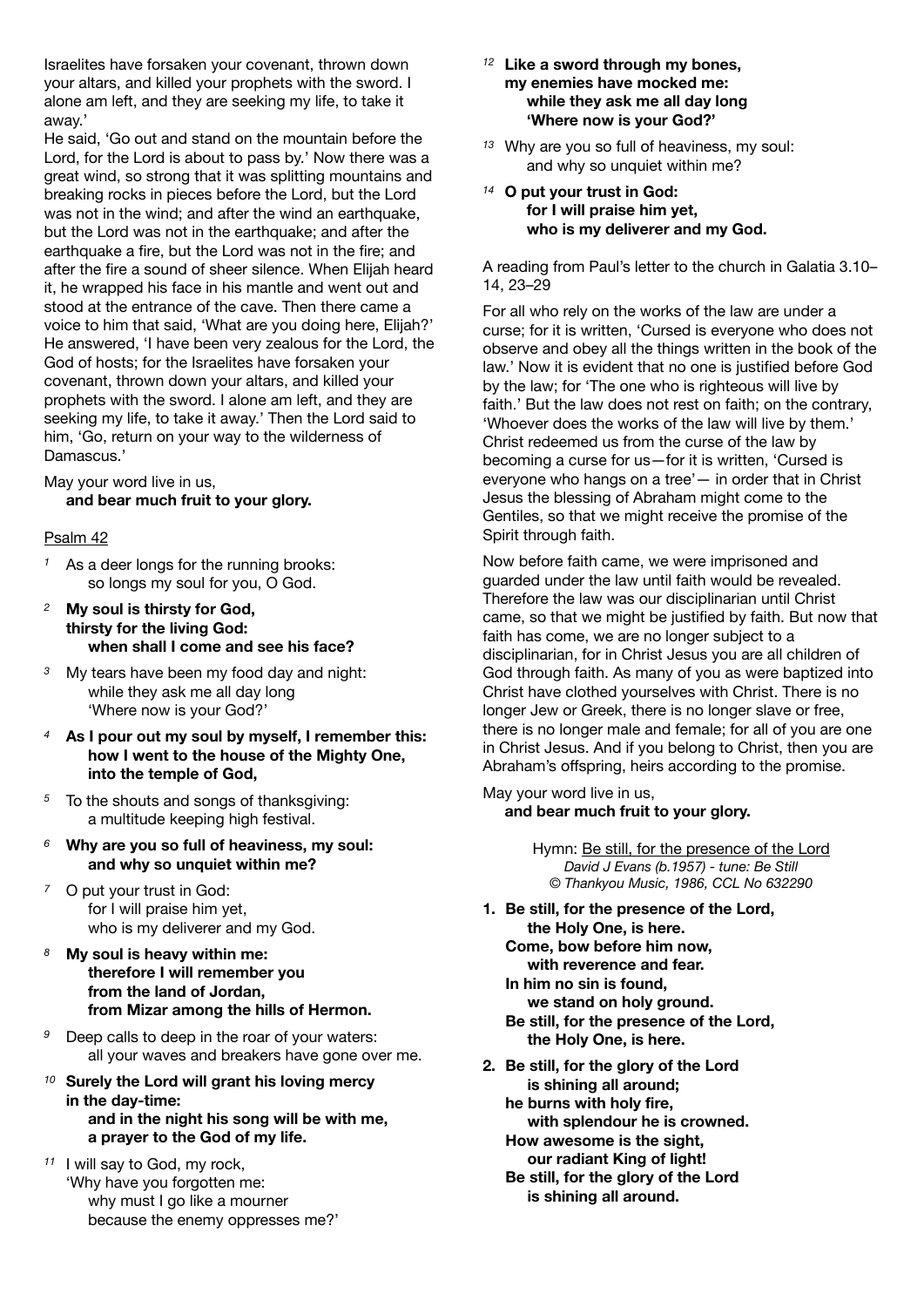**3. Be still, for the power of the Lord is moving in this place, he comes to cleanse and heal, to minister his grace. No work too hard for him, in faith receive from him. Be still, for the power of the Lord is moving in this place.** 

The Lord be with you.

**And also with you.** 

Hear the Gospel of our Lord Jesus Christ according to St Luke 8.26–39

#### **Glory to you Lord Jesus Christ**

Jesus and his disciples arrived at the country of the Gerasenes, which is opposite Galilee. As he stepped out on land, a man of the city who had demons met him. For a long time he had worn no clothes, and he did not live in a house but in the tombs. When he saw Jesus, he fell down before him and shouted at the top of his voice, 'What have you to do with me, Jesus, Son of the Most High God? I beg you, do not torment me'— for Jesus had commanded the unclean spirit to come out of the man. (For many times it had seized him; he was kept under guard and bound with chains and shackles, but he would break the bonds and be driven by the demon into the wilds.) Jesus then asked him, 'What is your name?' He said, 'Legion'; for many demons had entered him. They begged him not to order them to go back into the abyss.

Now there on the hillside a large herd of swine was feeding; and the demons begged Jesus to let them enter these. So he gave them permission. Then the demons came out of the man and entered the swine, and the herd rushed down the steep bank into the lake and was drowned.

When the swineherds saw what had happened, they ran off and told it in the city and in the country. Then people came out to see what had happened, and when they came to Jesus, they found the man from whom the demons had gone sitting at the feet of Jesus, clothed and in his right mind. And they were afraid. Those who had seen it told them how the one who had been possessed by demons had been healed. Then all the people of the surrounding country of the Gerasenes asked Jesus to leave them; for they were seized with great fear. So he got into the boat and returned. The man from whom the demons had gone begged that he might be with him; but Jesus sent him away, saying, 'Return to your home, and declare how much God has done for you.' So he went away, proclaiming throughout the city how much Jesus had done for him.

#### This is the Gospel of the Lord, **praise to you Lord Jesus Christ.**

*Sermon* 

Nicene Creed: We believe in God *Timothy Dudley-Smith (b.1926) - tune based on Brahms' Symphony no. 1 - © Timothy Dudley-Smith, CCL No 632290* 

- **1. We believe in God the Father, God almighty, by whose plan earth and heaven sprang to being, all created things began. We believe in Christ the Saviour, Son of God in human frame, Virgin born, the child of Mary upon whom the Spirit came.**
- **2. Christ who on the cross forsaken, like a lamb to slaughter led, suffered under Pontius Pilate,**
	- **he descended to the dead. We believe in Jesus risen, heaven's king to rule and reign,**
	- **to the Father's side ascended till as judge he comes again.**
- **3. We believe in God the Spirit; in one church, below, above: saints of God in one communion, one in holiness and love.**
	- **So by faith, our sins forgiven, Christ our Saviour, Lord and friend, we shall rise with him in glory to the life that knows no end.**

## THE PRAYERS OF THE PEOPLE

Let us pray for the world and for the Church.

*Response:*  Lord, in your mercy,

 **hear our prayer.** 

Almighty God, you have promised to hear our prayers.  **Grant that what we have asked in faith we may by your grace receive, through Jesus Christ our Lord. Amen.** 

## CONFESSION AND ABSOLUTION

God is steadfast in love and infinite in mercy, welcoming sinners and inviting them to the Lord's table. Let us confess our sins in penitence and faith, confident in God's forgiveness.

## **Merciful God,**

**our maker and our judge,**

**we have sinned against you**

**in thought, word, and deed,**

 **and in what we have failed to do: we have not loved you with our whole heart; we have not loved our neighbours as ourselves; we repent, and are sorry for all our sins.**

## **Father, forgive us.**

 **Strengthen us to love and obey you in newness of life; through Jesus Christ our Lord. Amen.**

Almighty God, who has promised forgiveness to all who turn to him in faith: pardon you and set you free from all your sins, strengthen you in all goodness and keep you in eternal life, through Jesus Christ our Lord. **Amen.**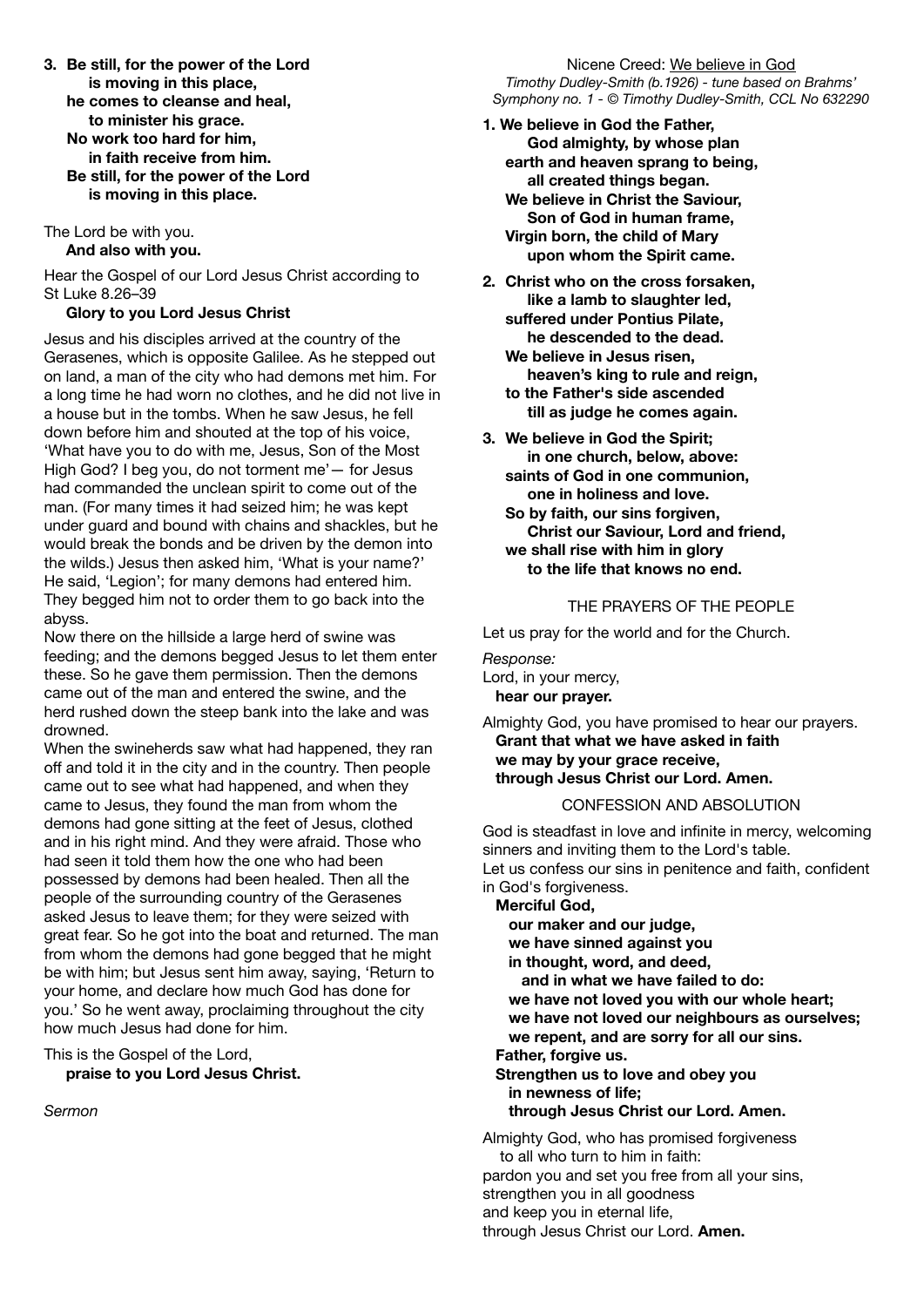### THE GREETING OF PEACE We are the body of Christ.  **His Spirit is with us.**  The peace of the Lord be always with you  **and also with you.**

Offertory hymn: Dear Father, Lord of humankind *John Greenleaf Whittier(1807-92) alt. - tune: Repton © The Australian Hymn Book Company Pty Ltd, 1999, CCL No 632290* 

- **1. Dear Father, Lord of humankind, forgive our foolish ways; reclothe us in our rightful mind: in purer lives thy service find, in deeper reverence, praise, in deeper reverence, praise.**
- **2. In simple trust like theirs who heard, beside the Syrian sea, the gracious calling of the Lord, let us, like them, without a word rise up and follow thee, rise up and follow thee.**
- **3. O sabbath rest by Galilee! O calm of hills above, where Jesus knelt to share with thee the silence of eternity, interpreted by love, interpreted by love!**
- **4. Drop thy still dews of quietness, till all our strivings cease; take from our souls the strain and stress, and let our ordered lives confess the beauty of thy peace, the beauty of thy peace.**
- **5. Breathe through the heats of our desire thy coolness and thy balm; let sense be dumb, let flesh retire; speak through the earthquake, wind and fire, O still small voice of calm, O still small voice of calm.**

Blessed are you, Lord, God of all creation. Through your goodness we have these gifts to share. Accept and use our offerings for your glory and for the service of your kingdom. **Blessed be God for ever.**

#### THE GREAT THANKSGIVING

The Lord be with you.  **And also with you.** Lift up your hearts.  **We lift them to the Lord.** Let us give thanks to the Lord our God.  **It is right to give our thanks and praise.**

All thanks and praise, glory and honour, be yours at all times, in every place, holy and loving Father, true and living God. We praise you that through your eternal Word you brought the universe into being and made us in your own image.

We thank you that you bound yourself to the human race with the promises of a gracious covenant and called us to serve you in love and peace. Above all, we give you thanks for your Son, our Saviour Jesus Christ: born as one of us, he lived our common life and offered his life to you in perfect obedience and trust. By his death he delivered us from sin, brought us new life, and reconciled us to you and to one another. Therefore with angels and archangels, with apostles, and prophets, with holy women and men of every age, we proclaim your great and glorious name: **Holy, holy, holy Lord, God of power and might, Heaven and earth are full of your glory. Hosanna in the highest. Blessed is he who comes in the name of the Lord. Hosanna in the highest.** Holy God, we thank you for these gifts of your creation, this bread and wine, and we pray that we who eat and drink them in obedience to our Saviour Christ, by the power of the Holy Spirit, may be partakers of his body and blood, and be made one with him and with each other in peace and love. On the night he was betrayed Jesus took bread; and when he had given you thanks he broke it, and gave it to his disciples, saying, 'Take, eat. This is my body given for you. Do this in remembrance of me.' After supper, he took the cup, and again giving you thanks he gave it to his disciples, saying, 'Drink from this, all of you. This is my blood of the new covenant shed for you and for many for the forgiveness of sins. Do this, as often as you drink it, in remembrance of me.' Let us proclaim the mystery of faith: **Christ has died. Christ is risen. Christ will come again.**  Therefore we do as our Saviour has commanded: proclaiming his offering of himself

made once for all upon the cross,

and looking for his coming again,

and serve you as a royal priesthood in the joy of your eternal kingdom.

renew us by your Spirit

his mighty resurrection and glorious ascension,

that we may be united in the body of your Son

we celebrate, with this bread and this cup, his one perfect and sufficient sacrifice for the sins of the whole world. As we eat and drink this holy sacrament,

You have given us this earth to care for and delight in, and with its bounty you preserve our life.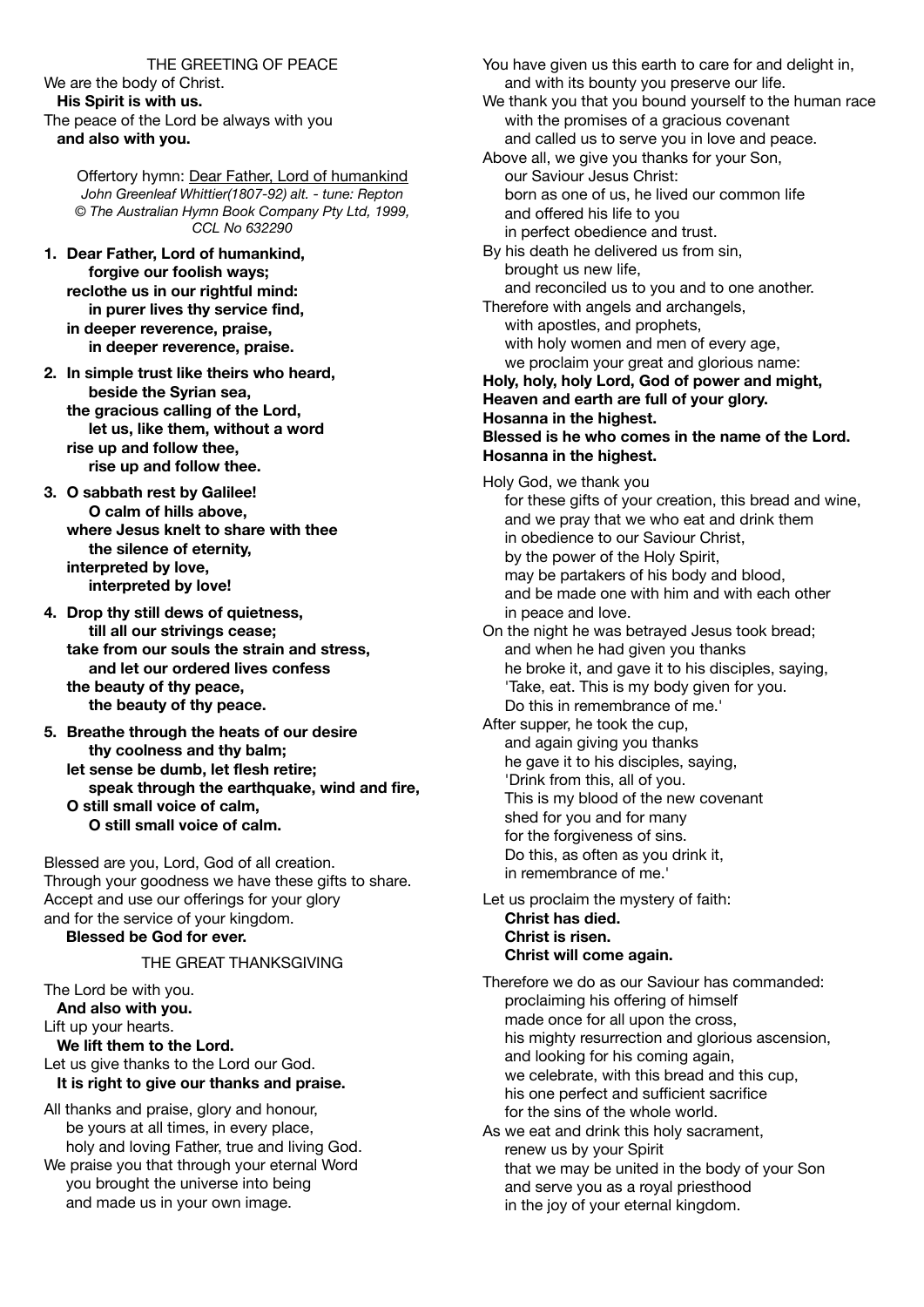Receive our praises, Father, through Jesus Christ our Lord, with whom and in whom, by the power of the Holy Spirit, we worship you in songs of never-ending praise: **Blessing and honour and glory and power are yours for ever and ever. Amen.** 

As our Saviour Christ has taught us, we are confident to pray,

**Our Father in heaven, hallowed be your name, your kingdom come, your will be done, on earth as in heaven. Give us today our daily bread. Forgive us our sins as we forgive those who sin against us. Save us from the time of trial and deliver us from evil. For the kingdom, the power, and the glory are yours now and for ever. Amen.** 

> THE BREAKING OF THE BREAD AND THE COMMUNION

We break this bread to share in the body of Christ. We who are many are one body, **for we all share in the one bread.** 

## **Jesus, Lamb of God, have mercy on us. Jesus, bearer of our sins, have mercy on us. Jesus, redeemer of the world, grant us your peace.**

The gifts of God for the people of God. Come let us take this holy sacrament of the body and blood of Christ in remembrance that he died for us, and feed on him in our hearts by faith with thanksgiving.

### SENDING OUT GOD'S PEOPLE

Let us pray. Living God, in this holy meal you fill us with new hope. May the power of your love, which we have known in word and sacrament, continue your saving work among us, give us courage for our pilgrimage, and bring us to the joys you promise.

### Father,

**we offer ourselves to you as a living sacrifice through Jesus Christ our Lord. Send us out in the power of your Spirit to live and work to your praise and glory.** 

Hymn: Glorious things of you are spoken *John Newton (1725-1807) alt. - tune: Austria © The Australian Hymn Book Company Pty Ltd, 1999, CCL No 632290* 

- **1. Glorious things of you are spoken, Zion, city of our God: he whose word cannot be broken formed you for his own abode. On the Rock of Ages founded,**
	- **what can shake your sure repose? With salvation's walls surrounded, you may smile at all your foes.**
- **2. See, the streams of living waters, springing from eternal love, well supply your sons and daughters and all fear of want remove: who can faint while such a river ever flows their thirst to assuage grace, which like the Lord the giver never fails from age to age?**
- **3. Blest inhabitants of Zion, washed in their Redeemer's blood: Jesus, whom their souls rely on, makes them kings and priests to God. For his love his people raises over self to reign as kings, and as priests, his solemn praises each for a thank-offering brings.**
- **4. Saviour, since of Zion's city I, through grace, a member am, let the world deride or pity, I will glory in your name: fading are the worldling's pleasures, all their boasted pomp and show; solid joys and lasting treasures none but Zion's children know.**

#### BLESSING & DISMISSAL

The peace of God which passes all understanding keep your hearts and minds in the knowledge and love of God, and of his Son, Jesus Christ our Lord; and the blessing of God almighty, the Father, the Son, and the Holy Spirit, be among you and remain with you always. **Amen**.

Go in peace to love and serve the Lord: **In the name of Christ. Amen.**

#### **Permissions**

Service excerpts: **•** *A Prayer Book for Australia* © 1995 The Anglican Church of Australia Trust **Corporation** 

The Scripture quotations contained herein are from *The New Revised Standard Version of the Bible, Anglicised Edition*, copyright 1989, 1995 by the Division of Christian Education of the National Council of the Churches of Christ in the United States of America, and are used by permission. All rights reserved.

CCLI Streaming Licence No. 129545